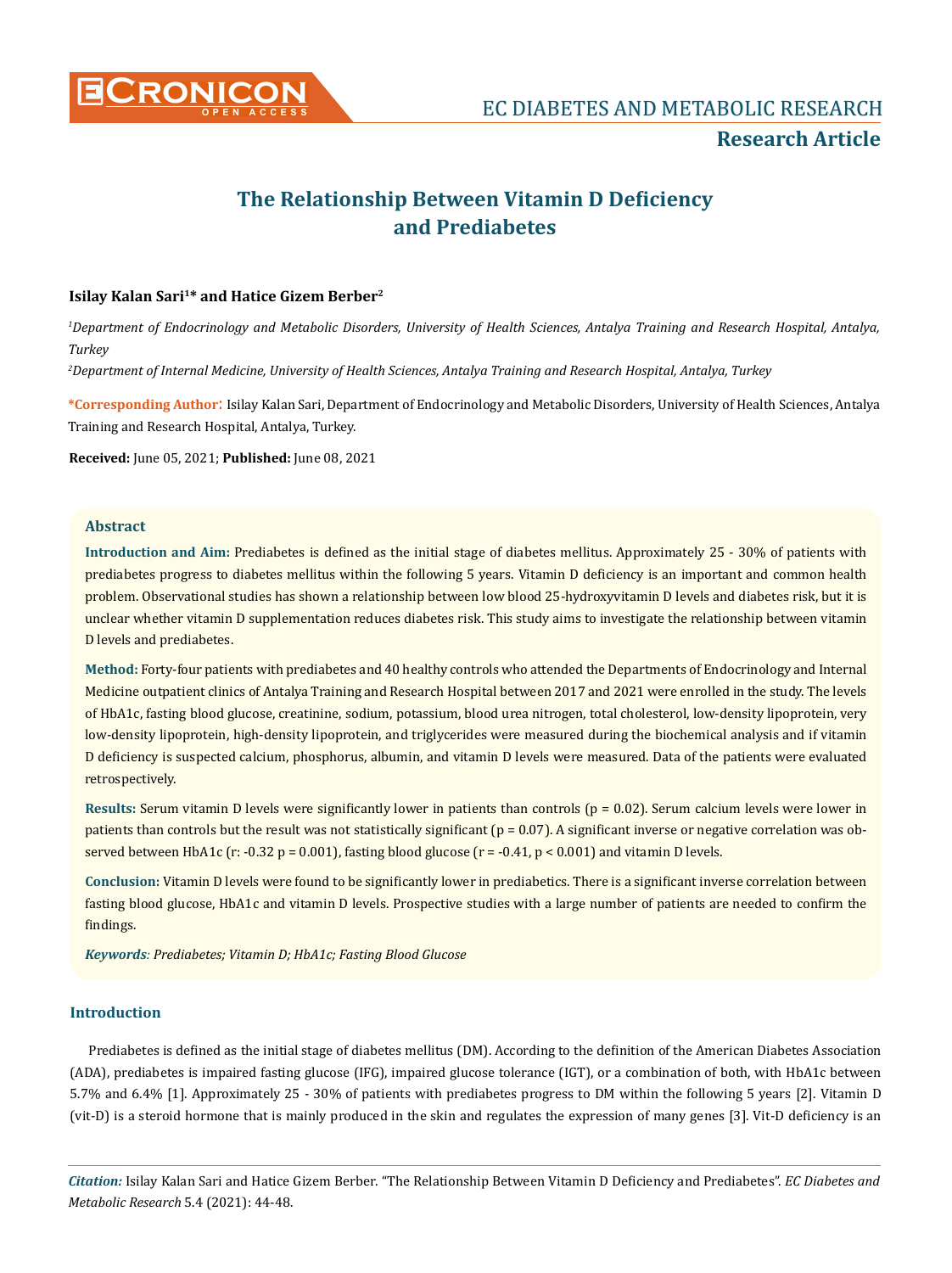45

important and common health problem [3]. The 25-hydroxy vitamin D [25(OH)D] level is used to assess vit-D status in patients at risk of vit-D deficiency. Vit-D deficiency is generally defined as 25(OH)D level < 20 ng/ml, and vit-D insufficiency as 25(OH)D level 20 - 29 ng/ ml [4]. The main task of vit-D is to balance bone, calcium and phosphorus metabolism. However, in recent years, it has been reported that vit-D is an immunomodulatory molecule and plays a role in the formation of autoimmune diseases, heart diseases, cancer, inflammatory bowel diseases, rheumatological diseases and DM [5]. Recent studies have reported that low blood 25(OH)D level is a possible risk factor for type 2 DM and that vit-D supplementation may reduce the risk of DM [6,7]. It has been reported that there is a relationship between low blood 25(OH)D levels and impaired pancreatic beta cell function and insulin resistance [8]. Observational studies has shown a relationship between low blood 25(OH)D levels and DM risk, but it is unclear whether vit-D supplementation reduces the risk of DM [9-11].

### **Aim of the Study**

This study aims to investigate the relationship between vit-D levels and prediabetes.

#### **Materials and Methods**

Forty-four patients with prediabetes and 40 healthy controls who attended the Departments of Endocrinology and Internal Medicine outpatient clinics of Antalya Training and Research Hospital between 2017 and 2021 were enrolled in the study. Patients from 18 to 60 years old were included in the study. The research was carried out retrospectively by examining the file data recorded in the patients' data processing system. Patients with fasting blood glucose (FBG) of 100 - 125 mg/dl were identified as IFG. Patients with a blood glucose of 140 - 199 mg/dl measured 2 hours after the oral glucose tolerance test were considered IGT. Patients with IFG, IGT or both (IFG+IGT) constituted the prediabetic patient group. HbA1c levels between 5.7% and 6.4% were identified as prediabetic. FBG < 100 mg/dl, and 2ndhour glucose values < 140 mg/dl and HbA1c < 5.7% were taken as a control group. Subjects with prior history of cardiovascular diseases, autoimmune disease, cancers, obesity (body mass index ≥ 30 kg/m<sup>2</sup>), chronic renal failure (glomerular filtration rate of < 60 ml/min), osteomalacia, any other bone diseases, patients who were on calcium (Ca), vit-D supplements, or those using metformin or any antidiabetic drugs, pregnant and lactating women were all excluded. All subjects underwent anamnesis and physical examination and laboratory tests related to their diseases. The levels of HbA1c, FBG, creatinine, sodium, potassium, blood urea nitrogen (BUN), total cholesterol, lowdensity lipoprotein (LDL), very low-density lipoprotein, high-density lipoprotein (HDL), and triglycerides (TG) were measured during the biochemical analysis and if vit-D deficiency is suspected Ca, phosphorus, albumin and vit-D levels were measured. Data of the patients were evaluated retrospectively. Blood was drawn after 12 hours of fasting. FBG, BUN, creatinine, AST, ALT, and other biochemistry tests were analyzed by a conventional spectrophotometric method using Beckman coulter commercial kits on a Beckman coulter AU5800 (Beckman coulter Inc. CA, USA) autoanalyzer. Vit-D and other necessary hormone tests were studied by chemiluminescence method on Beckman coulter DxI800 (Beckman coulter Inc. CA, USA). The Ca levels were corrected in patients with low serum albumin levels, using the following formula: Corrected Ca (mg/dL) = measured total Ca (mg/dL) + 0.8 (4-patient's albumin). Vit-D deficiency was defined as a 25(OH)D level lower than 20 ng/ml, and vit-D sufficiency was defined as a 25(OH)D level  $\geq 30$  ng/ml.

#### **Statistical analysis**

Descriptive statistics were used to define continuous variables (mean ± standard deviation, and median, minimum and maximum). The comparison of two independent groups with a normal distribution was performed using ANOVA. Correlation of vit-D with study parameters analyzed by spearman's correlation. A 'p' value less than 0.05 was considered statistically significant. Data analysis was performed with IBM SPSS version 20.

*Citation:* Isilay Kalan Sari and Hatice Gizem Berber*.* "The Relationship Between Vitamin D Deficiency and Prediabetes". *EC Diabetes and Metabolic Research* 5.4 (2021): 44-48.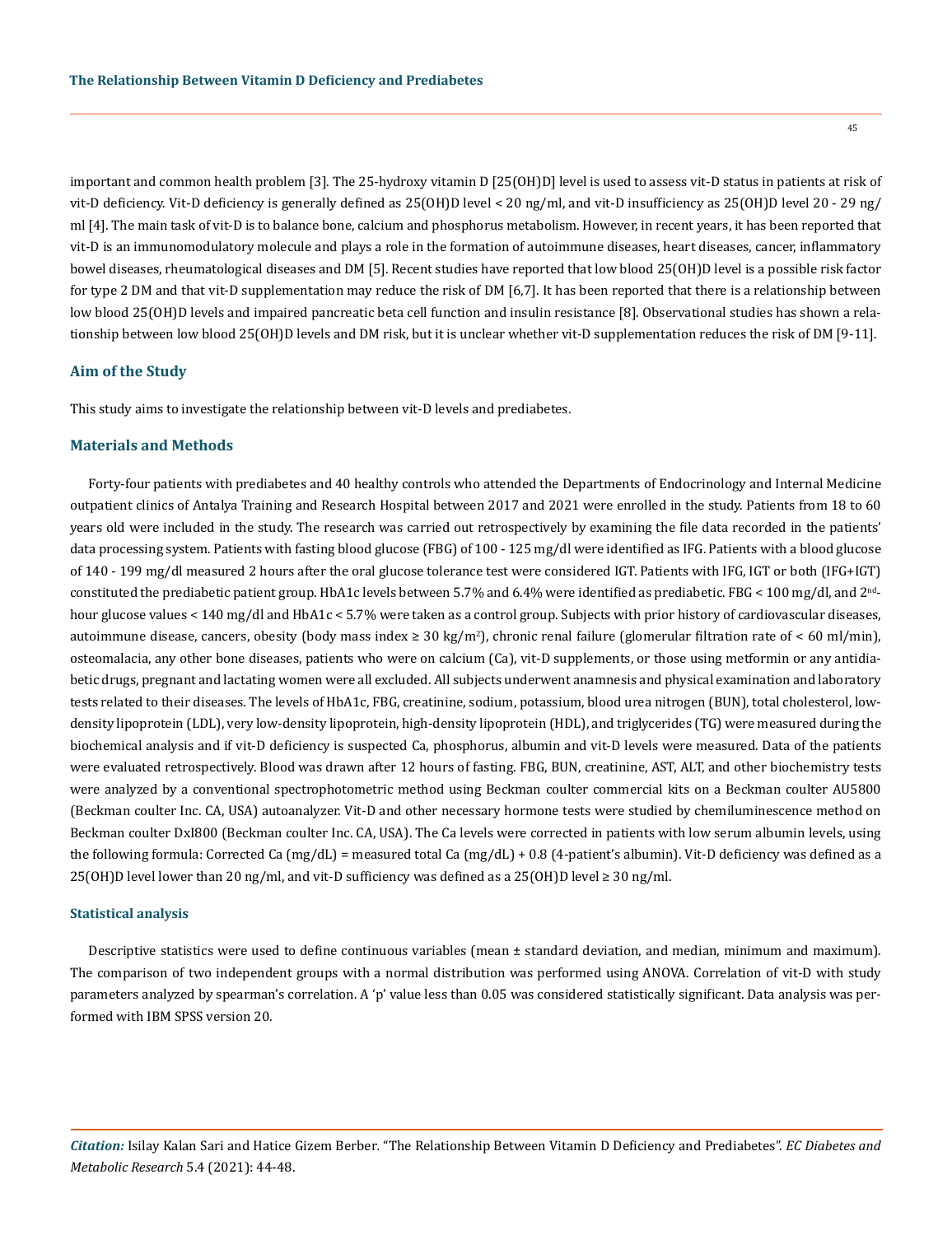#### **Results**

In this study data of forty-four prediabetic patients (prediabetic group) and 40 healthy controls (control group) were analyzed. Both groups were statistically similar in terms of age, gender, body weight and BMI (body mass index) (Table 1). As expected in the prediabetes group, the value of FBG and HbA1c was statistically significantly higher than the control group ( $p < 0.001$  for FBG and  $p < 0.001$  for HbA1c). TG and LDL levels were significantly higher in prediabetic group than controls ( $p = 0.004$  for TG and  $p = 0.04$  for LDL). HDL was significantly lower in prediabetic group than controls ( $p = 0.03$ ). Serum vit-D level was significantly lower in patients than controls ( $p =$ 0.02). Serum Ca levels were lower in patients than controls but the result was not statically significant ( $p = 0.07$ ) (Table 2). A significant inverse or negative correlation was observed between HbA1c (r: -0.32, p = 0.001), FBG (r = -0.41, p < 0.001) and vit-D levels.

|                      | Prediabetic group | <b>Control group</b> | P value |
|----------------------|-------------------|----------------------|---------|
| N                    | 44                | 40                   |         |
| M/F                  | 20/24             | 19/21                | 0,33    |
| Age (yrs.)           | $36 \pm 8$        | $34 \pm 9$           | 0,12    |
| BMI, $\text{kg/m}^2$ | $27 \pm 2.8$      | $26,0 \pm 3,2$       | 0,41    |
| Weight, kg           | $84 \pm 15$       | $83 \pm 14$          | 0,96    |

|                               | Prediabetic group | <b>Control group</b> | P value    |
|-------------------------------|-------------------|----------------------|------------|
| N                             | 44                | 40                   |            |
| Fasting blood glucose (mg/dl) | $114 \pm 5$       | $89 \pm 4$           | $< 0.001*$ |
| Creatinin (mg/dl)             | $0.73 \pm 0.1$    | $0.76 \pm 0.1$       | 0,18       |
| Total kolesterol (mg/dl)      | $198 \pm 38$      | $195 \pm 31$         | 0.63       |
| Trigliserid (mg/dl)           | $181 \pm 89$      | $129 \pm 41$         | $0.004*$   |
| HDL(mg/dl)                    | $42 \pm 8$        | $46 \pm 5$           | $0.03*$    |
| $LDL$ (mg/dl)                 | $146 \pm 24$      | $118 \pm 24$         | $0.04*$    |
| HbA <sub>1</sub> C $(\%)$     | $5.9 \pm 0.4$     | $5.1 \pm 0.2$        | $< 0.001*$ |
| Vitamin D (ng/ml)             | $15.2 \pm 7.1$    | $19.4 \pm 7.2$       | $0.02*$    |
| Calcium $(mg/dl)$             | $9.1 \pm 0.4$     | $9.3 \pm 0.2$        | 0.07       |

## *Table 1: Demographic data. BMI: Body Mass Index.*

*Table 2: Laboratory values.*

*\*: p < 0.05 is statistically significant. HDL: High-Density Lipoprotein; LDL: Low-Density Lipoprotein.*

#### **Discussion**

In our study, we found that patients with prediabetes had lower vit-D levels than controls. There was a significant inverse correlation between HbA1c, FBG and vit-D levels. Various studies have shown that vit-D levels are lower in patients with diabetes [7,8,10,11]. The Third National Health and Nutrition Examination Survey (NHANES) reported an inverse association between vit-D and metabolic syndrome risk, particularly for hyperglycemia, hypertriglyceridemia, and abdominal obesity [12,13]. The European prospective Investigation into Cancer (EPIC)-Norflok study reported an inverse relationship between circulating 25(OH)D and type 2 DM [14]. Studies conducted in prediabetes patients also showed that vit-D levels were low, as in our results and recommended measuring vit-D levels in prediabetes

*Citation:* Isilay Kalan Sari and Hatice Gizem Berber*.* "The Relationship Between Vitamin D Deficiency and Prediabetes". *EC Diabetes and Metabolic Research* 5.4 (2021): 44-48.

46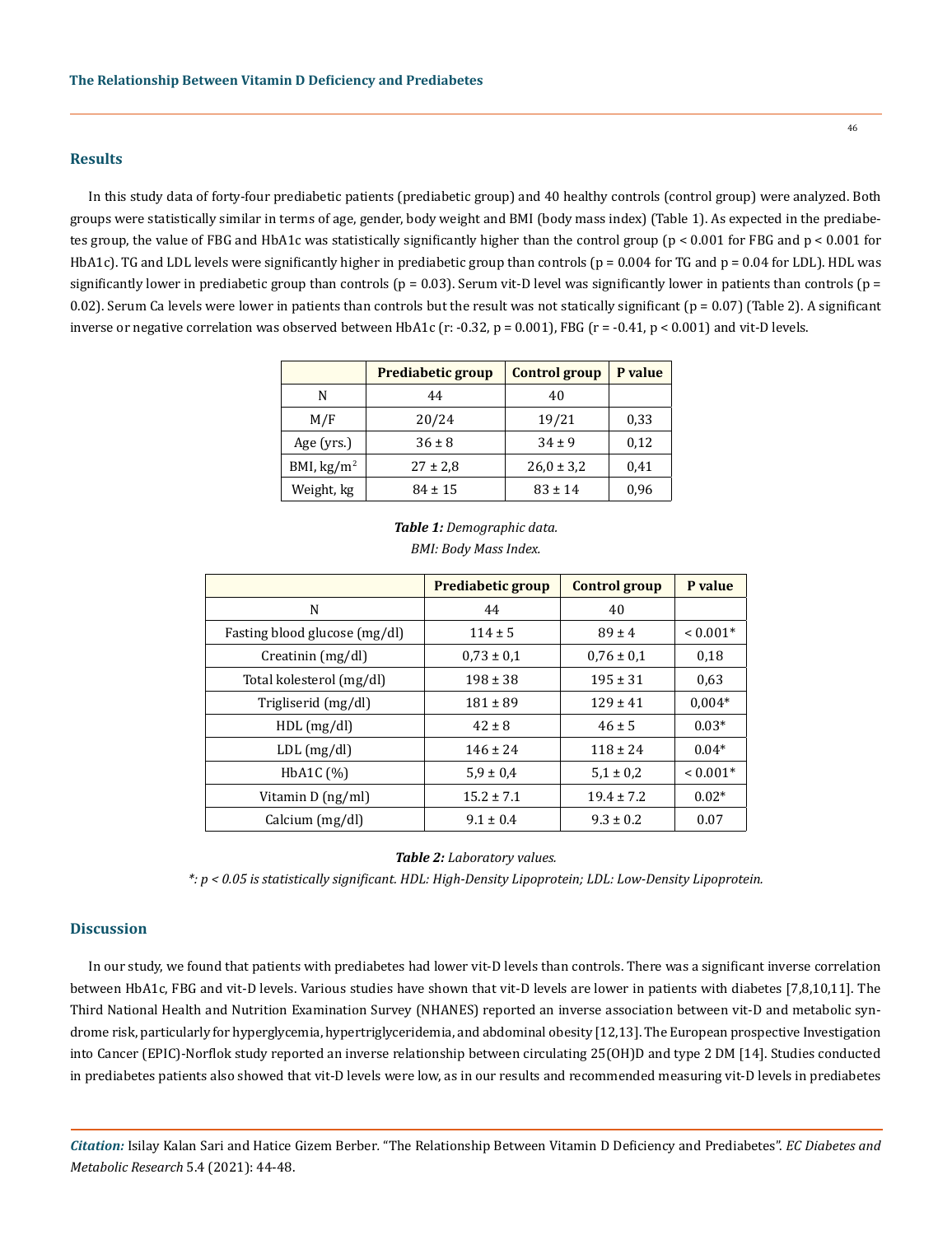[9,15,16]. In a meta-analysis, Lu Yu., *et al*. showed that low serum 25(OH)D levels increase the risk of prediabetes, and vit-D supplementation improves impaired glucose tolerance in prediabetes. Vit-D exerts its effect through vit- D receptors. These receptors are found in many tissues [17,18]. Molecular studies have found that pancreatic β-cells both express cytolic/nuclear vit-D receptor and improve β-cell function [19]. In addition, 25(OH)D, which has been shown to be an immunomodulator, protects pancreatic β cells from the attacks of the immune system [20]. 25(OH)D inhibits the release of TNFα, which are proinflammatory cytokines, and regulates the activity of TLR 2 and TLR 4 proteins [21-23]. A few studies support that vit-D supplementation can affect glucose homeostasis and improve insulin resistance [24-26]. Our study is compatible with literature studies and emphasizes that vit-D deficiency may play a role in the pathogenesis of prediabetes. The small number of patients and the retrospective nature of the study are limitations of our research.

#### **Conclusion**

Vitamin D levels were found to be significantly lower in prediabetics. There is a significant inverse correlation between fasting blood glucose, HbA1c and vit-D levels. Prospective studies with a large number of patients are needed to confirm the findings.

#### **Conflict of Interest**

There is no conflict of interest.

#### **Presentation/Support Information**

There is no financial support.

#### **Bibliography**

- 1. Michael M., *et al*[. "Screening for type 2 diabetes".](https://care.diabetesjournals.org/content/27/suppl_1/s11) *Diabetes Care* 23.10 (2000): 1563-1580.
- 2. Nichols GA., *et al*[. "Progression from newly acquired impaired fasting glucose to type 2 diabetes".](https://pubmed.ncbi.nlm.nih.gov/17259486/) *Diabetes Care* 30.2 (2007): 228-233.
- 3. Makariou S., *et al*[. "Novel roles of vitamin D in disease: What is new in 2011?"](https://www.ejinme.com/article/S0953-6205(11)00091-4/fulltext) *European Journal of Internal Medicine* 22 (2011): 355- [362.](https://www.ejinme.com/article/S0953-6205(11)00091-4/fulltext)
- 4. Holick MF., *et al*[. "Evaluation, treatment, and prevention of vitamin D deficiency: an endocrine society clinical practice guideline".](https://academic.oup.com/jcem/article/96/7/1911/2833671) *The [Journal of Clinical Endocrinology and Metabolism](https://academic.oup.com/jcem/article/96/7/1911/2833671)* 96 (2011): 1911-1930.
- 5. Bikle D. "Nonclassic actions of vitamin D". *[The Journal of Clinical Endocrinology and Metabolism](https://pubmed.ncbi.nlm.nih.gov/18854395/)* 94.1 (2009): 26-34.
- 6. Lu L., *et al*[. "Association of vitamin D with risk of type 2 diabetes: a Mendelian randomisation study in European and Chinese adults".](https://pubmed.ncbi.nlm.nih.gov/29718904/)  *PLOS Medicine* [15.5 \(2018\): e1002566.](https://pubmed.ncbi.nlm.nih.gov/29718904/)
- 7. Pittas AG., *et al*[. "The role of vitamin D and calcium in type 2 diabetes: a systematic review and meta-analysis".](https://pubmed.ncbi.nlm.nih.gov/17389701/) *The Journal of Clinical [Endocrinology and Metabolism](https://pubmed.ncbi.nlm.nih.gov/17389701/)* 92 (2007): 2017-2029.
- 8. Kayaniyil S., *et al*[. "Association of vitamin D with insulin resistance and beta-cell dysfunction in subjects at risk for type 2 diabetes".](https://pubmed.ncbi.nlm.nih.gov/20215450/)  *Diabetes Care* [33 \(2010\): 1379-1381.](https://pubmed.ncbi.nlm.nih.gov/20215450/)
- 9. Mirhosseini N., *et al*[. "Vitamin D supplementation, glycemic control, and insulin resistance in prediabetics: a meta-analysis".](https://pubmed.ncbi.nlm.nih.gov/29951596/) *Journal [of the Endocrine Society](https://pubmed.ncbi.nlm.nih.gov/29951596/)* 2 (2018): 687-709.

*Citation:* Isilay Kalan Sari and Hatice Gizem Berber*.* "The Relationship Between Vitamin D Deficiency and Prediabetes". *EC Diabetes and Metabolic Research* 5.4 (2021): 44-48.

47